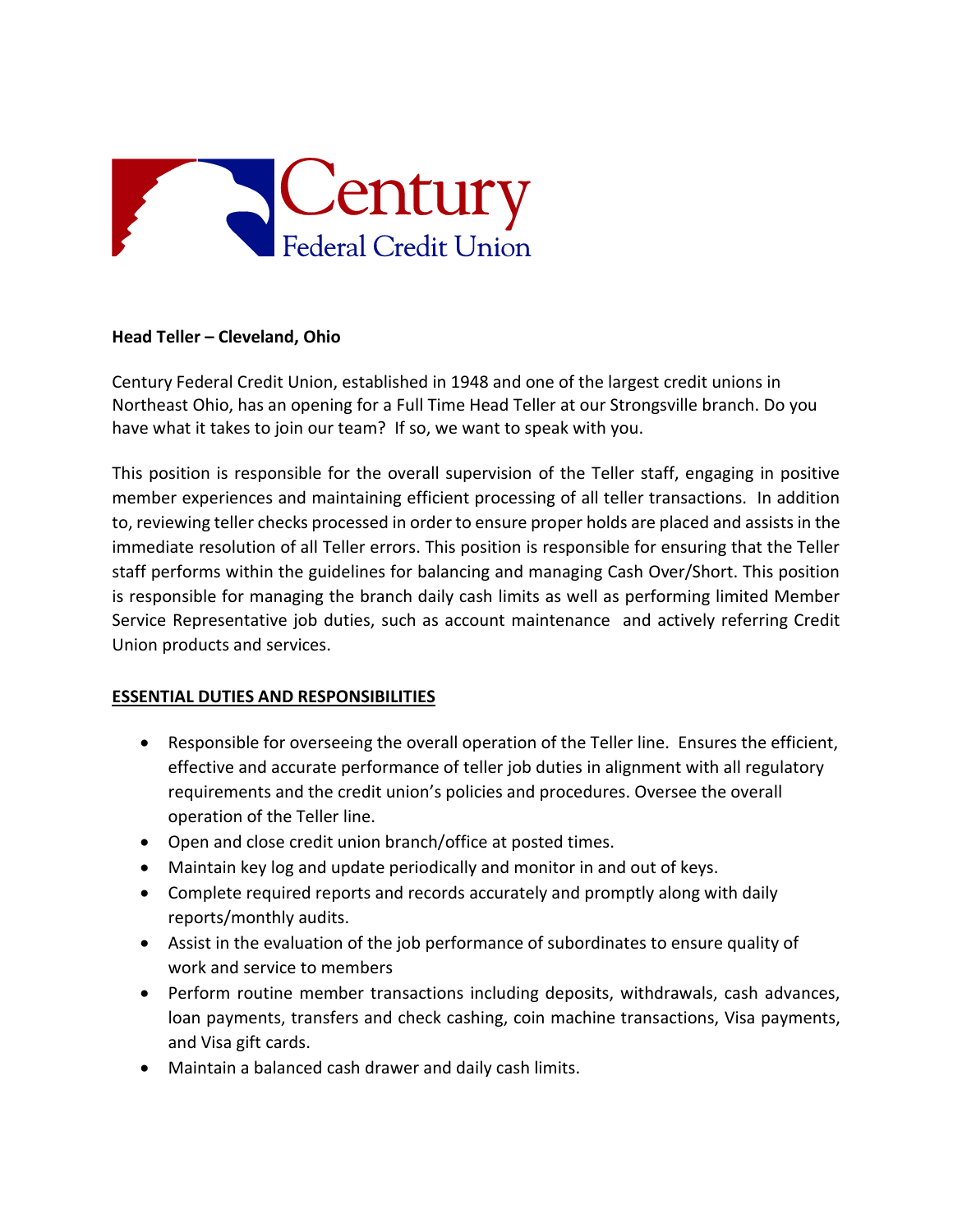- Monitor and detect the negotiability of all checks by inspecting for proper endorsements, date, payee, written amount, numeric amount and maker signature.
- Ensures that the branch's daily transactions and cash totals are in balance and investigates and resolves out-of-balance conditions.
- Verify incoming or outgoing cash/coin shipment.
- Performs file maintenance and account changes as needed.
- Maintains privacy of member account information.
- Serve as the back-up vault teller, which includes ordering cash, verifying cash shipped/ received, filling teller cash orders, maintaining full vault security and balancing vault cash nightly.
- Acts as the branch liaison in order to resolve all member complaints and/ or complex teller errors.
- Engage in positive member experiences in order to effectively educate members on the benefits of their membership and assumes responsibility of referring all credit union products.
- Cross-train new or existing personnel in job duties and all products and services offered by the credit union.
- Ensures maintenance of office equipment including coin machine, copier, Check Scanner, official check and money order printer.
- Answer inbound or make outbound telephone calls using proper telephone etiquette.
- Assess the service effectiveness on an ongoing basis and develop strategies to generate feedback and new ideas to aid in increasing service effectiveness.
- Completely fill out CTR's and SARS when needed.
- Maintain adequate inventory of official checks, money orders, movie tickets, Visa gift cards, and reloadable travel cards and sell them as required.

## **JOB REQUIREMENTS**

- Knowledge of Teller and Member Service operations and procedures
- Basic understanding and knowledge of Credit Union operations, principals and practices
- Knowledge of web-based technology
- Knowledge of the fundamentals of banking principles and practices
- Knowledge of and compliance with all necessary regulations including, but not limited to OFAC, BSA, CIP, US Patriot Act, Fact Act, etc.
- Knowledge of the principles and practices of financial institution savings programs
- Knowledge of banking procedures as they relate to money management and money movement
- Knowledge of Credit Union products